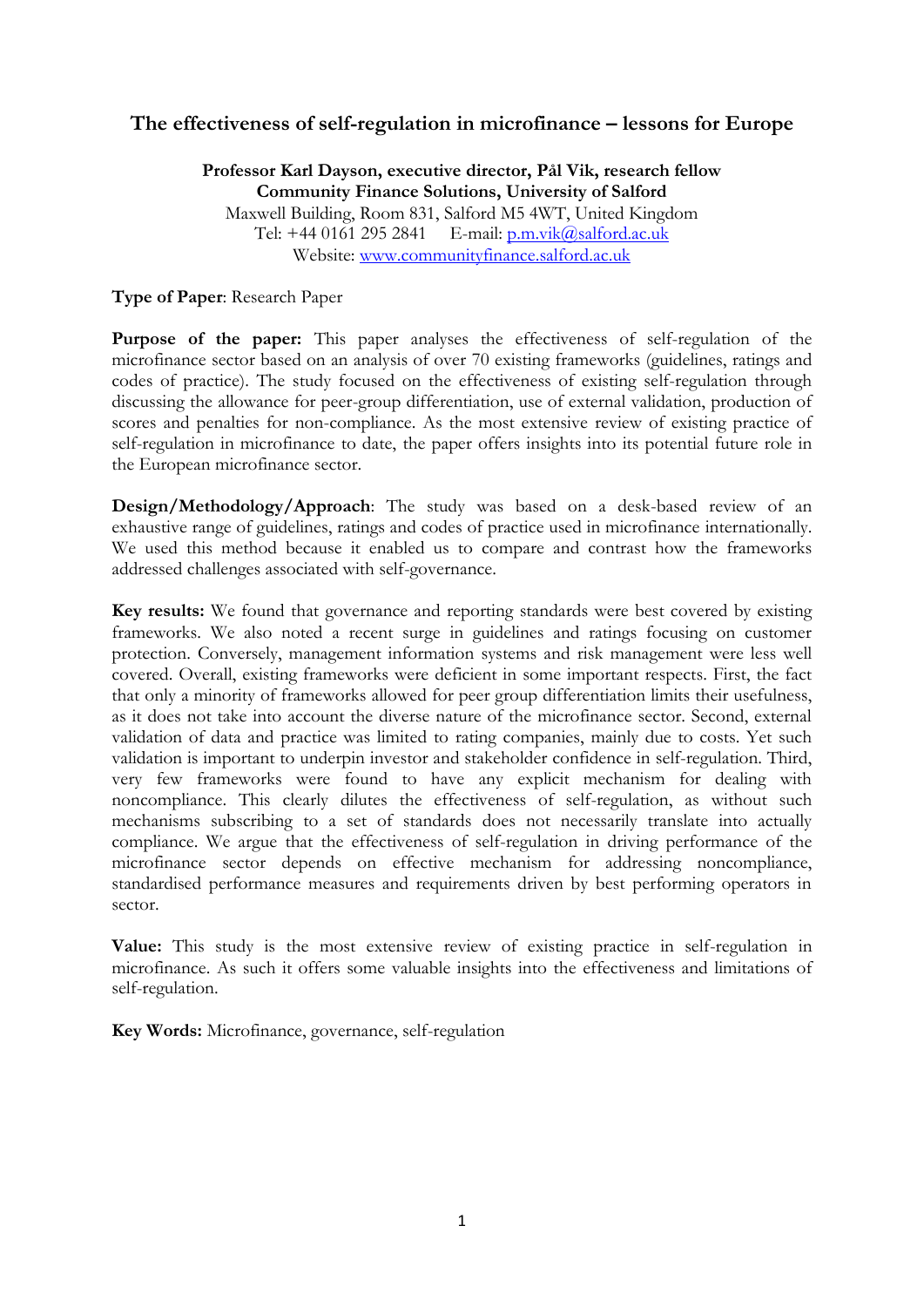#### **Introduction**

Internationally, the microfinance policy agenda has shifted considerably since the inception of the modern microfinance movement in the 1970s. Early microcredit programmes were primarily concerned with disbursing relatively large, subsidised loans to defined target groups, usually small-scale farmers and microentrepreneurs, and funders of the programme were concerned with monitoring the disbursement and the use of loans by borrowers (Von Pischke and Adams, 1980; Goggin et al, 2010). There was fairly limited concern with institutional viability or the impact of the above practices on the MFIs.

However, since the 1990s, there has increasingly been a focus on the institutional viability of MFIs (Johnson, 1998; Labie, 2001). There are three main drivers behind this shift in emphasis. First, the lack of focus on institutional viability reduced the longevity of microfinance programmes. In particular, the limited capacity of early microfinance programmes to reuse loan capital, owing to high cost/income ratios, translated into short life-spans stifling ability to capitalise on staff and institutional learning. This is evident across developing and developed countries, as it was equally true for the soft enterprise loan schemes in the UK (Goggin et al, 2010) as for microcredit programmes in Latin America (Adams, 1972; Von Pischke and Adams, 1980). Second, as the microfinance sector has matured it has also increased in size. Between 1997 and 2010 the estimated number of microfinance clients rose more than fifteen-fold from 13.5 million to over 205 million (Maes and Reed, 2012). The average number of clients per institutions increased from around 22,000 in 1997 to over 56,000 in 2010 (Maes and Reed, 2012). This has put pressure on MFIs' capacity to issue, process, monitor and enforce loans, and enticed funders and international development agencies to seek to build capacity to enable MFIs to cope with these pressures. Third, over the past couple of decades shrinking public budgets has meant increasing public scrutiny of public spending. Funding of MFIs has not been exempt from this scrutiny and it has been recognised that there is a need for greater transparency, accountability and scrutiny of the value-for-money for microfinance funding.

Increasingly funders and development agencies have recognised that there is a need to strengthen the management, governance and operation of MFIs. Yet it has also been recognised that the national regulatory frameworks are not the most appropriate tools to do so. National regulation of the financial sector tends to be prudential focusing on preventing systemic risks to financial markets, but given their relatively small size and that few offer voluntary savings products, they pose only limited risk to the financial system. Moreover, there are numerous aspects of the management, governance and operation of MFIs that would not be covered by legislation, such as outreach, mission drift and correct use of donor funds.

Instead there has been a focus on developing, disseminating and promoting best practice through developing guidelines, ratings and codes of conduct. Today there are well in excess of 60 guidelines and manuals and there are several specialised MFI rating systems. More recently some voluntary Codes of Conduct and Practice have also been developed. This process has, with some notable exceptions, been driven by international development agencies and other funders. For example, the European Code of Good Conduct for Microcredit Provision was developed at the request of the European Commission (Dayson and Vik, 2011). Funding has increasingly been conditional on MFIs subjecting themselves to external reviews and ratings or meeting certain standards. Reflecting the need for external review and ratings, the Consultative Group to Assist the Poor (CGAP) and the Inter-American Development Bank (IADB) established the Microfinance Rating and Assessment Fund, which offered up to 80% of the cost of ratings for MFIs in developing countries. Similarly, MFIs benefiting from EU JASMINE funding had to submit to rating assessments to receive the funding.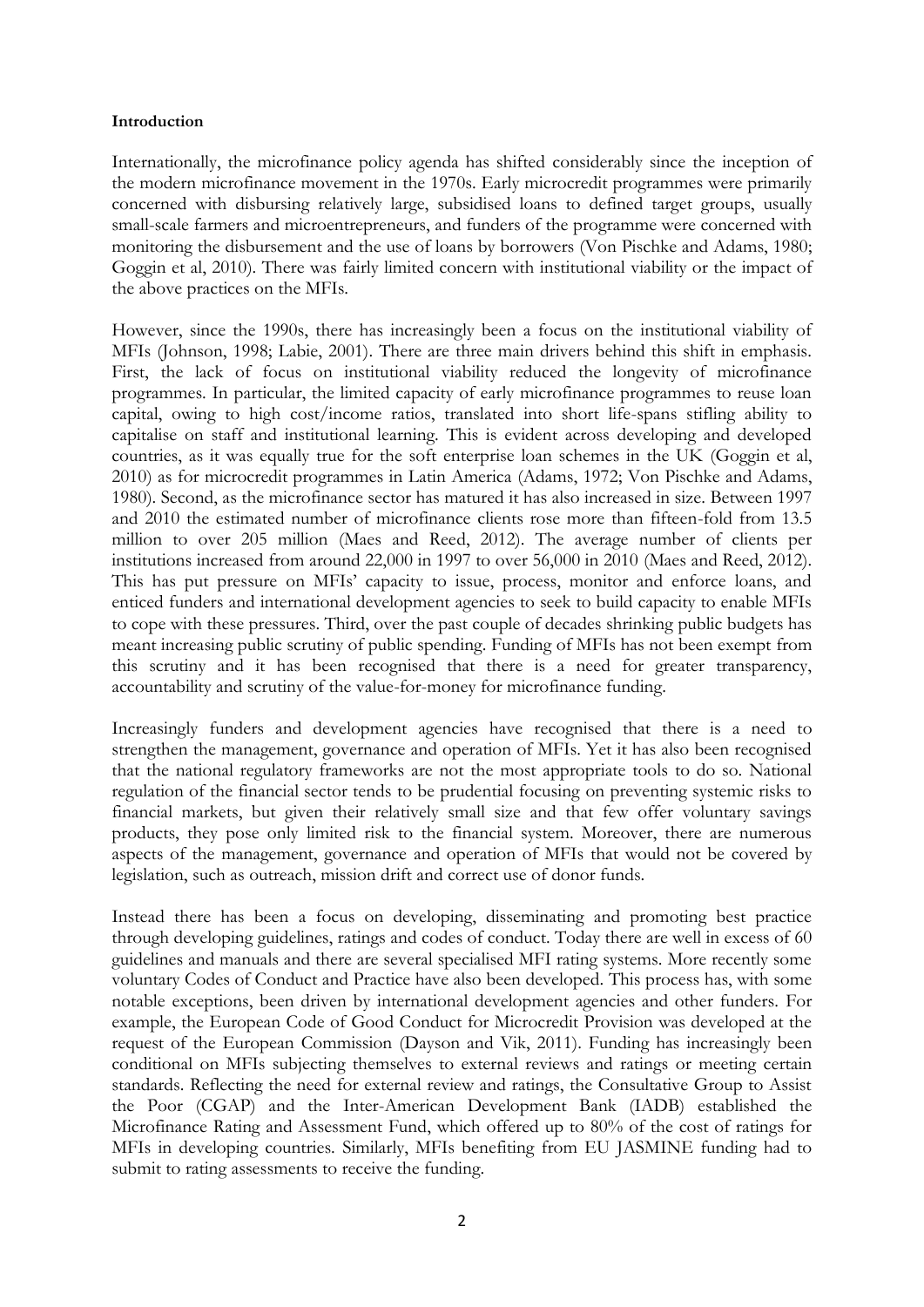Some of the perhaps most notable frameworks have been developed by CGAP, a consortium of bilateral and multilateral aid agencies, and private foundations. In 2003, the organisation published a series of guidelines called the Microfinance Consensus Guidelines. These guidelines were developed and endorsed by some of the main donors and international development agencies based on the recognition that even standard indicators were being calculated and applied in different ways. The Microfinance Consensus Guidelines series were intended to contribute to common understanding and expectations of financial indicators and disclosure. The Group of Eight (G8) endorsed the Key Principles of Microfinance, which had been developed and endorsed by CGAP's public and private member donors, at a meeting of heads of state in Georgia, USA in June 2004. These principles lent support to two aspects, which are at the heart of the institutional strengthening agenda. First, MFIs should be financially selfsustaining. Institutional capability is the main bottleneck and not the lack of funding so donors should focus on capacity building. Second, MFIs should disclose and measure performance. The Key Principles were translated into operational guidance for funders of MFIs.

This paper analyses the effectiveness of this self-regulation spearheaded by these international funders and stakeholders based on an analysis of over 70 existing frameworks (guidelines, ratings and codes of practice). The study focused on the effectiveness of existing self-regulation through discussing the allowance for peer-group differentiation, use of external validation, production of scores and penalties for non-compliance. As the most extensive review of existing practice of self-regulation in microfinance to date, the paper offers insights into its potential future role in the European microfinance sector.

We found that, overall, existing frameworks were deficient in some important respects. First, the fact that only a minority of frameworks allowed for peer group differentiation limits their usefulness, as it does not take into account the diverse nature of the microfinance sector. Second, external validation of data and practice was limited to rating companies, mainly due to costs. Yet such validation is important to underpin investor and stakeholder confidence in selfregulation. Third, very few frameworks were found to have any explicit mechanism for dealing with noncompliance. This clearly dilutes the effectiveness of self-regulation, as without such mechanisms subscribing to a set of standards does not necessarily translate into actually compliance. We argue that the effectiveness of self-regulation in driving performance of the microfinance sector depends on effective mechanism for addressing noncompliance, standardised performance measures and requirements driven by best performing operators in sector.

## **Methodology**

Internationally, there are numerous frameworks, benchmarking tools, guidelines and codes of conduct and practice to guide the operation, management and governance of MFIs. In this paper we review three different types of frameworks. First, we look at handbooks and guidelines, which focus on improving MFIs through disseminating best practice. These are important in setting minimum standards for disclosure, processes and performance for MFIs. Second, we examine benchmarking and rating tools which focus is on measuring performance and risk through producing ratings and allowing for comparisons with other MFIs. Finally, we look at codes of good conduct and practice. These are voluntary codes governing various aspects of the conduct and constitution of MFIs.

In total we reviewed 72 frameworks of which there were 16 codes of conduct, 11 ratings and benchmarks, and 45 manuals. A complete list of the frameworks can be found in Dayson and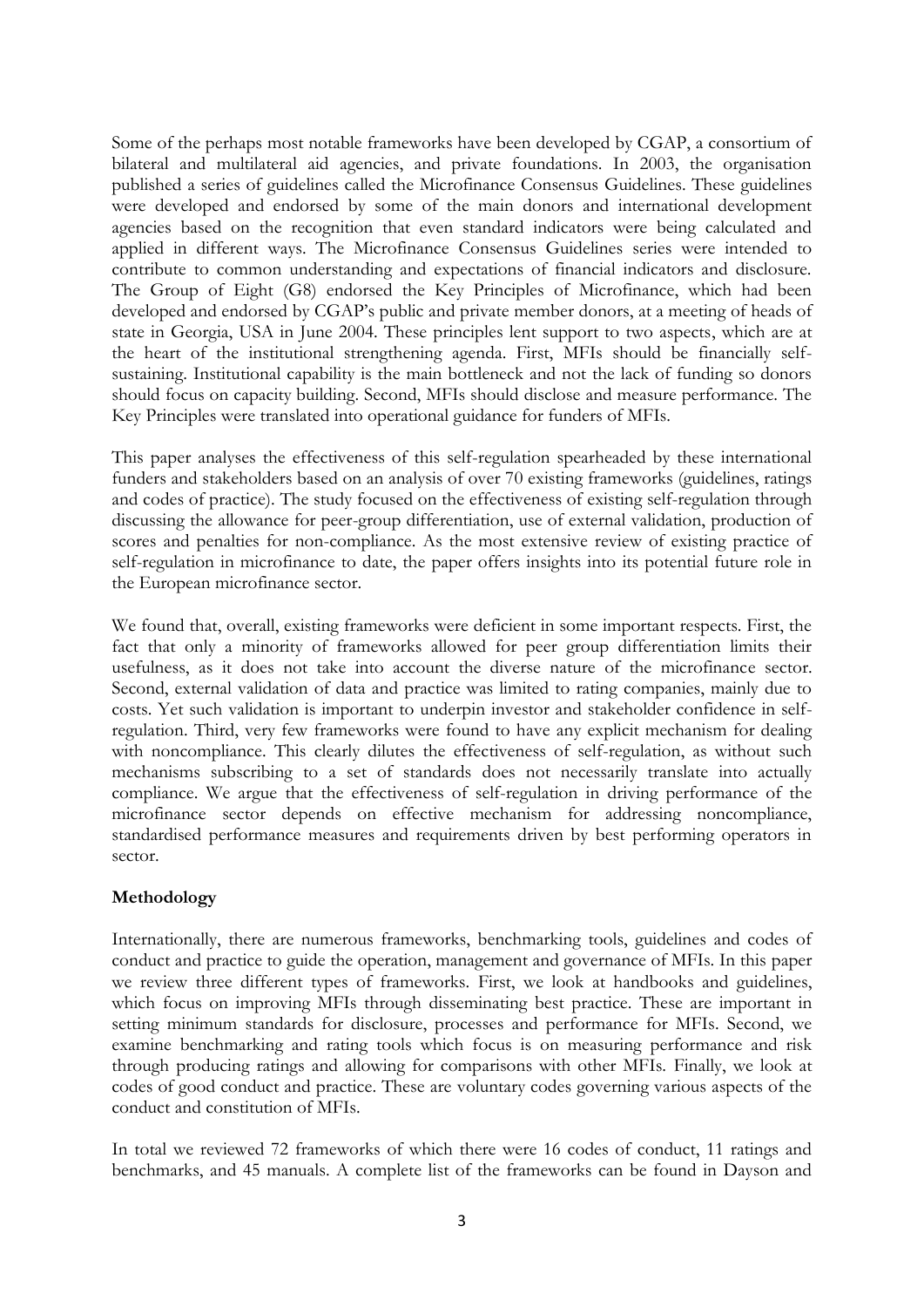Vik (2011), whilst an overview of salient frameworks can be found in an annex to this paper. The frameworks cover, to varying degrees and detail, a variety of domains. Given the recognition that the lack of high quality managers is a serious bottleneck for the growth and viability of MFIs, it is not surprising that there most frameworks focus on the management of MFIs (e.g. HR management, internal control etc.). There are especially extensive coverage of internal control and external audit, including comprehensive manuals on external audits and appraisals. There are fewer frameworks looking at MFI boards, though an increased focus on this aspect of governance over the past few years may ameliorate this. Consumer protection has been a largely neglected field up until relatively recently with the launch of the SMART campaign in 2009. The guidelines and codes covering these areas tend to be lacking in specific detail focusing instead on the broad principles of consumer protection (e.g. right to redress etc.). Numerous frameworks cover this planning, some in extensive detail. For example there are numerous detailed operational manuals and guides covering financial projections. Risk management is covered to a less degree than some of the other domains. However, over the past few years the focus on this issue has increased. It is the main focus of the investment ratings (e.g. risk of investing). Considerable attention has been paid to and effort put into developing standardised ways of measuring and disclosing data so that MFIs can be compared. There are thus numerous frameworks on this and they tend to be very detailed. It is also an issue on which there is a greater degree of consensus among funders than other domains. Finally, very few frameworks cover MIS explicitly and, to the best of our knowledge, no guidance has been issued on the topic for the last 10 years. That said the frameworks that do cover the topic, do so in a very comprehensive manner.

We reviewed the frameworks according to how they deal with the following five aspects. First, in order to ensure that the data collected and disseminated are valid and accurate a key concern in terms of a code of conduct is external validation. Thus under this point we discuss the extent to which and how the different frameworks have sought external validation. Second, the issue of rating concerns whether or not the frameworks are linked to the production of a rating or score against which the institution's progress can be mapped over time and in relation to other institutions. Third, we examine the allowance for peer-group differentiation within the frameworks. The microfinance sector is diverse in many respects, including institutional and legal form, target market and services provided. This is especially the case for the enlarged EU. Direct comparisons and identical standards may not be fair or purposeful. Thus whether, the extent to which and how the frameworks allow for differentiation will be discussed. Finally, if signing up to code is to give customers, owners, investors, funders and regulators assurance of the quality of the institution then non-compliance must have some repercussions. Thus it will also be discussed how the different frameworks deal with this.

#### **Findings**

#### *Peer group differentiation*

Peer group differentiation is an important element of effective frameworks because it allows for comparisons between and the setting of standards for different types of institutions. There are two main ways frameworks can allow for such differentiation. First, they can develop so-called peer groups based on or more features of the MFIs or the environment in which they operate (e.g. size, region etc.). MFIs that are in the same peer group can then be compared against each other. Ideally these groups should be broad enough to generate a sufficiently large sample for meaningful analysis. Second, frameworks can define and specify the type of institutions that should implement the practices or procedures in question. This may be based on the idea that some standards are not relevant for certain institutions (e.g. prudential regulation may not be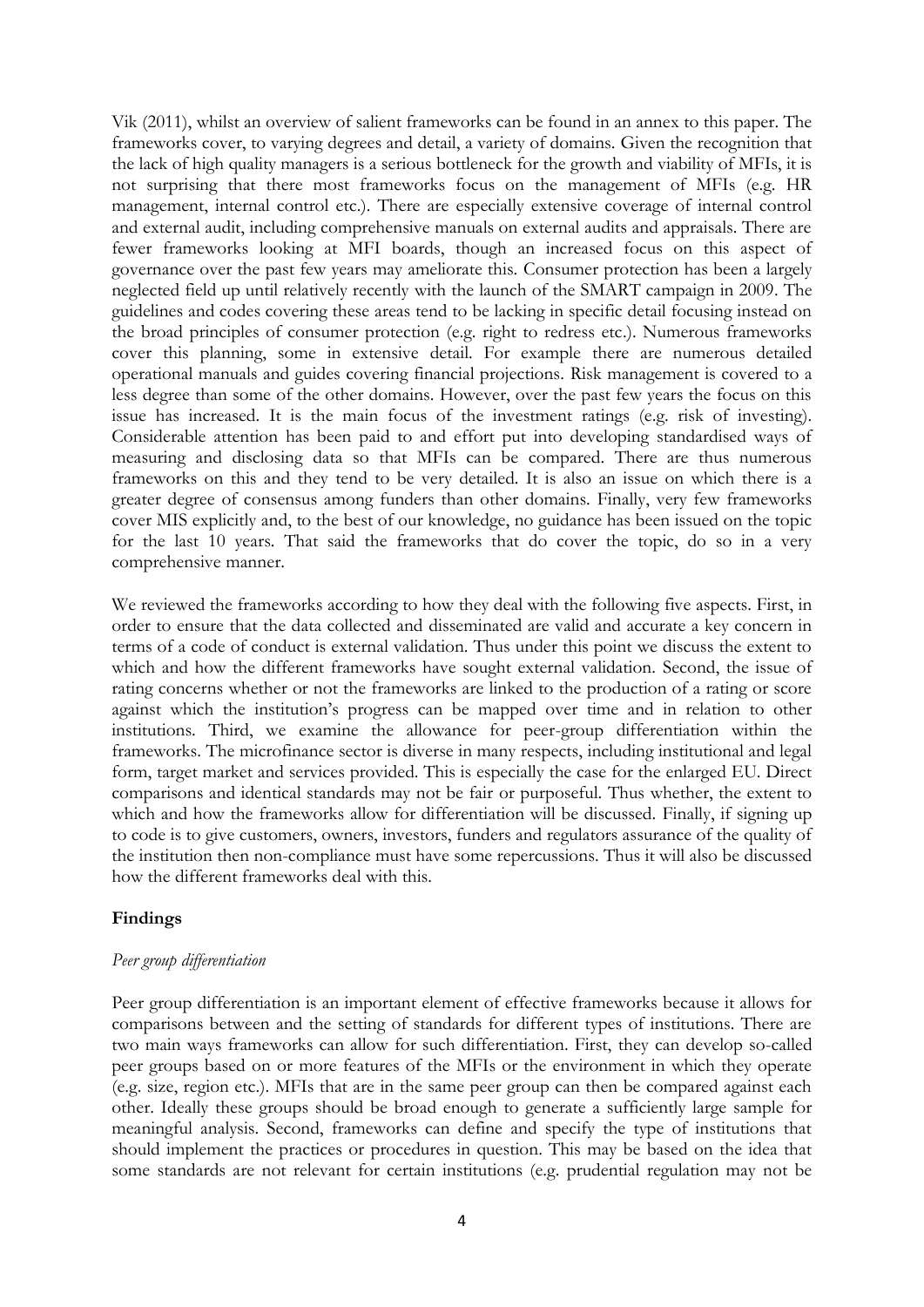appropriate for MFIs not taking deposits) or are no suitable (e.g. to extensive for smaller MFIs etc.).

Yet few frameworks, only nine out of 72, allow for peer group differentiation through creation of peer groups or by operating with different standards by types of institutions. Only one of the codes of practice, five performance frameworks and three manuals allow for such differentiation. Several codes of practice acknowledge full compliance may not be possible for all types of institutions but, to our knowledge, only the European Code of Good Conduct explicitly notes specific standards that only apply to large institutions. Explicit differentiation is more common among ratings and performance frameworks as a number of them operate with peer groups. The perhaps best example of this is the Microfinance Information Exchange (MIX), which is a USbased database with data from over 1,800 MFIs across the world. MIX operates with compound and simple peer groups to enable fair and purposeful comparisons. Simple peer groups look at MFIs on the basis of a single characteristic. There are currently ten characteristics on which simple peer groups are based: age, type (e.g. bank, credit union etc.), financial intermediation (percentage total assets funded by voluntary savings), lending methodology (group, individual), outreach, profit-status, region, scale, sustainability and target market (low-end, broad and highend determined by balance as percentage of Gross National Income (GNI) per capita). Compound peer groups create benchmarks where institutions have a greater number of similar factors affecting performance. MIX tends to use region, scale and target market when constructing compound peer groups.

Another example of a performance framework that allows for such differentiation is the US CDFI Assessment and Rating System (CARS). CARS compares the rated CDFIs, the US and UK equivalents to MFIs, to similarly sized institutions. Similarly, the UK sector survey by Community Development Finance Association (CDFA) allows for differentiation by client group (i.e. housing, social enterprise, consumer lending, micro-enterprise lending etc.) and geographical area, whilst the European Microfinance Network (EMN) presents the findings of its survey of microcredit providers in Europe by country.

#### *External validation*

The validation of data and information supplied to and disclosed by frameworks is another important aspect that frameworks should address. Despite its importance, only two out of 72 frameworks have any explicit external validation of data both of which are ratings. This is not surprising given that ratings cater to investors and form a basis for their decision to invest or not. Consequently these investors demand assurances that the data on which the ratings are based is accurate and reliable. This translates into a business model for the funding of external validation, as rating agencies tend to be paid through subscription of assessment fees paid by investors or the MFIs themselves. This helps fund the site visits and the other costs associated with external validation. In the case of CARS, the US CDFI rating, investors pay a fee to subscribe to rating reports for one or more MFIs. Compared with Europe, there are a greater number of private investors in the sector in the US and there is more likely to be a market for such a system.

Other frameworks do not have a mechanism for independent verification of the data submitted but encourage the submission of data drawn from or supported by externally verified accounts. For example, MIX does not itself validate the data submitted but rates the reliability of the data. Data that is independently generated and verified or supported by audited accounts are deemed as more reliable than data just generated by the providers themselves. Similarly, the European Code of Good Conduct for Microcredit Provision will encourage providers to "as far as possible, submit data that has been independently generated or backed by accompanying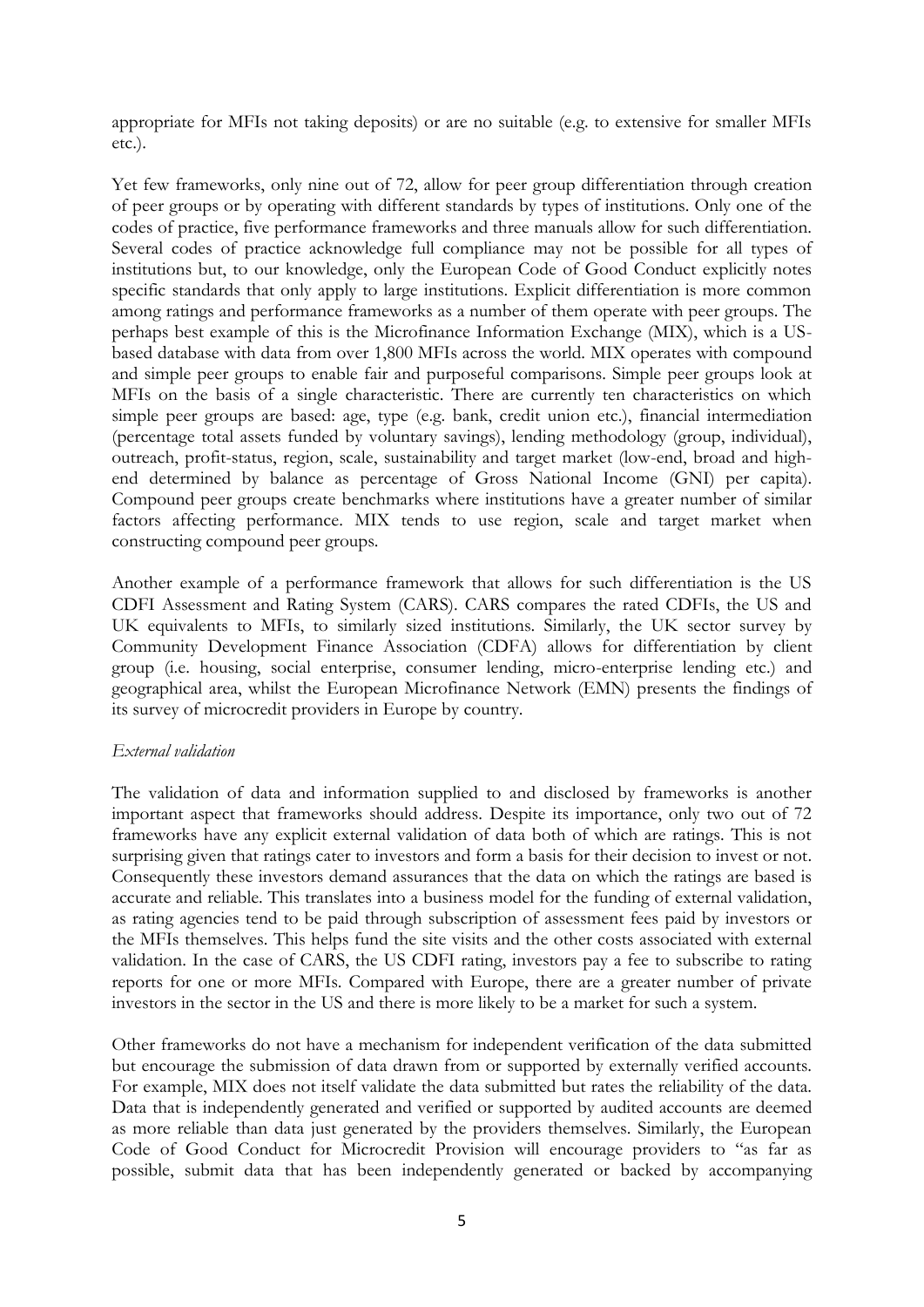documentation" (Dayson and Vik, 2013, p. 15). Manuals and guidelines that are intended as internal management tools or to guide investors in developing support strategies, there is less focus on external validation. Many frameworks may involve such validation, as external consultants may conduct them, but there is no explicit demand that this be the case. The Microfinance Consensus Guidelines on Disclosure recommends that the data disclosed should be validated through incorporation into the external audit.

#### *Rating/scoring*

Four out of the frameworks reviewed produce some form of rating or scoring. These included GIRAFE (Governance, Information, Risk management, Activities, Funding and liquidity, and Efficiency and probability), ACCION CAMEL (Capital Adequacy, Management, Earnings, and Liquidity Management) and CARS. These investment or credit ratings measure the risk associated with investing in and lending to MFIs based on an assessment of a combination of the liquidity, asset quality, earnings and related factors. They tend to rate institutions on a scale from excellent (AAA) to poor (D) and they are intended for an external audience (i.e. investors) rather than managers. Although specialising in rating MFIs, rather than mainstream financial institutions, they are largely based on mainstream rating methodologies. GIRAFE and CARS also measure social performance. The paucity of frameworks producing ratings is not only a reflection of the difficulties associated with producing it but perhaps more importantly the relatively few investors and investment-ready MFIs.

#### *Addressing noncompliance*

The issue of noncompliance is of great importance and how a framework deals with it is an important indicator of its effectiveness in raising standards. Ultimately, if a framework is to provide a certain level of assurance to customers, investors, regulators and the public of the probity, efficiency and safety of individual providers or a sector as a whole, then noncompliance must have some repercussions. Yet this is the weakest area for all the frameworks with only four having any explicit mechanisms for detecting, let alone dealing with, non-compliance. For example, while the EMN Code of Conduct states that members "are expected to subscribe" to the Code, it does not specify any actions that may be taken in the case of noncompliance. The UK trade body CDFA states that members that are "unwilling to work towards full compliance" may be considered for removal as member by the board. However, the process for detecting noncompliance or the subsequent process for removing members is not specified. A further factor making it difficult to have an effective mechanism to deal with noncompliance is the recognition that standards may not be applicable for all institutions. The CDFA, for example, notes that no all the clauses in its Code of Practice are equally applicable to all institutions. Moreover, for most if not all codes the majority of clauses and principles are too vague to allow for identifying and dealing with noncompliance. Finally, the lack of public disclosure of compliance makes it difficult for anyone outside of the trade bodies to verify compliance. The European Code of Good Conduct for Microcredit Provision may be an exception to this, as its clauses are very specific and the process of verification has been specified (see Dayson and Vik, 2013). An external evaluator assesses compliance after MFIs express an interest in signing up to the Code. If the MFI fails to reach the threshold for compliance, it will not be recognised and listed as having signed up to the Code. This process will be repeated every two years. Furthermore, investors, customers and stakeholders can report non-compliance to an independent steering group, which will investigate such cases.

#### **Conclusion**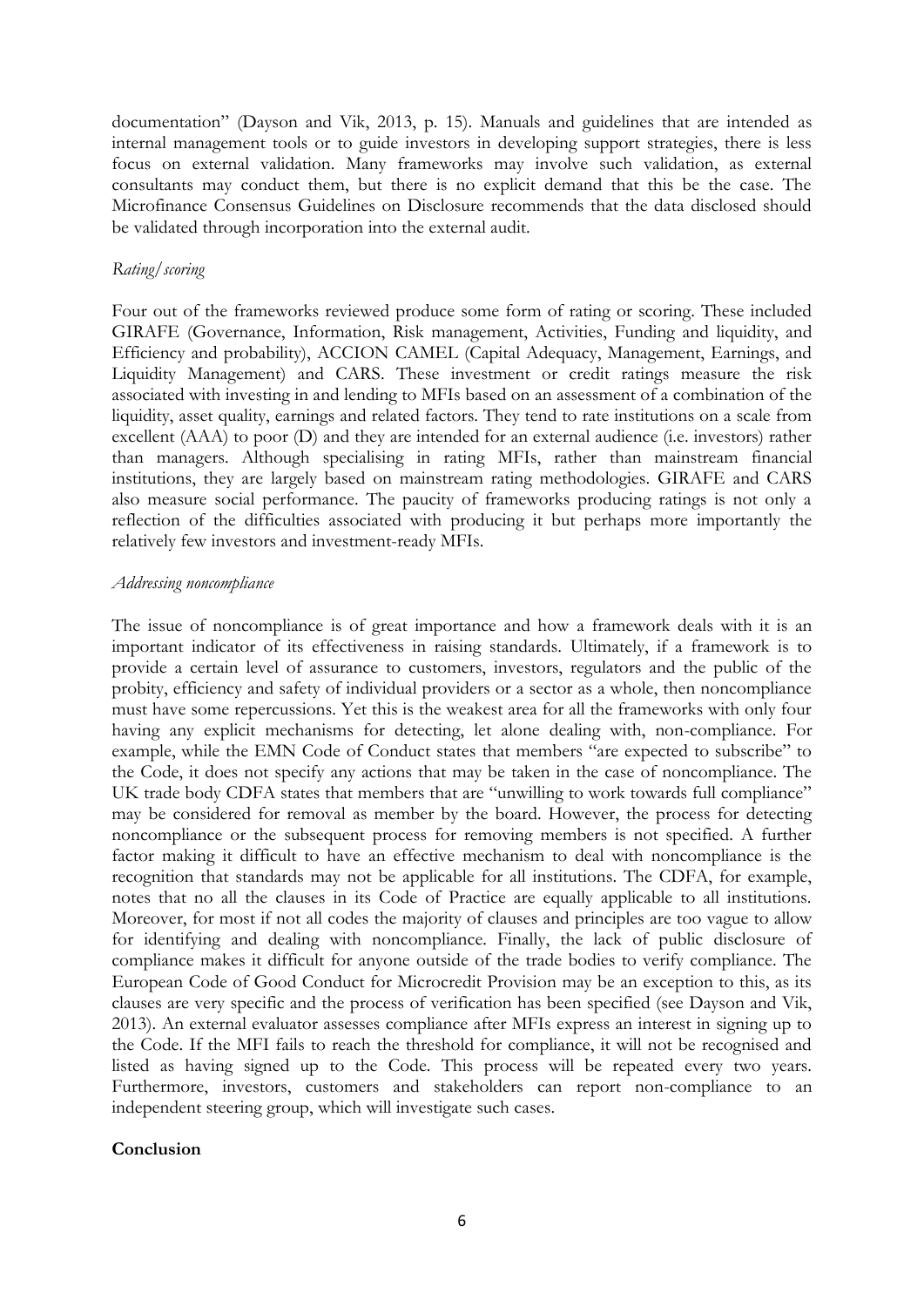In this paper, we have discussed the effectiveness of self-regulation in microfinance based on a review of over 70 frameworks. What, then, are the factors determining the effectiveness of selfregulation and what are the lessons for Europe? We argue that there are three main factors determining the effectiveness of a self-regulation framework. First, the absence of an effective mechanism to deal with non-compliance will make a framework weak in setting standards and lacking in credibility, as there are no consequences for those providers that fail to meet the standards. It is worrying, then, that very few frameworks operate with meaningful and explicit consequences for non-compliance (e.g. exclusion from sector or trade body). Second, if a framework is to drive performance and standards of a sector, the standards set must be exacting. There is a risk that a code becomes a list of current practices of all providers, i.e. the lowest common denominator, rather than being determined by the interests of the sector as a whole and its customers. Third, we argue that transparent, standardised and publicly available performance measures enabling comparisons between providers to encourage peer learning and research on drivers of performance.

However, even if a framework contains all these features, it is not given that it is the most appropriate means of improving standards and practices of providers. A code of practice is useful where regulation of MFIs is inappropriate where the associated systemic risk and thus need for regulation is modest and where there is limited political appetite to formally regulate MFIs. A code is also beneficial where MFIs do not effectively self-regulate and yet there is a commensurate need to raise standards. In these circumstances, we would argue that a strong externally regulated code could minimise the political pressure for regulation and help drive up standards.

### **References**

Adams, D. W. (1972). Agricultural Credit in Latin America: A Critical Review of External Funding Policy, *American Journal of Agricultural Economics* 53(2), 163-172.

Dayson, K. and Vik, P. (2011). *Drafting of a "Code of Good Conduct" for micro-credit institutions – Final technical report.* Report submitted to the European Commission, Directorate-Generale for Regional Development, July 2011.

Dayson, K. and Vik, P. (2013). *Methodology to monitor the implementation of the 'European Code of Good Conduct for Microcredit Provision' by microcredit providers – Microcredit provider guidelines.* Brussels: European Commission, Directorate-Generale for Regional Policy.

Goggin, N., Dayson, K. and McGeehan, S. (2010). Microcredit sector in the United Kingdom: the role of CDFIs, In B. J. Carboni, M. L. Calderon, S. R. Garrido, K. Dayson & J. Kickul (Eds.), *Handbook of Microcredit in Europe: Social Inclusion through Microenterprise Development.* Cheltenham: Edward Elgar.

Johnson, S. (1998). Microfinance north and south: Contrasting policy debates, *Journal of International Development* 10, 799-809.

Labie, M. (2001). Corporate governance in microfinance organizations: A long and winding road, *Management Decision* 39(4), 296-301.

Maes, J. P. and Reed, L. R. (2012). *State of the Microcredit Summit Report 2012.* Microcredit Summit Campaign: Washington, D. C.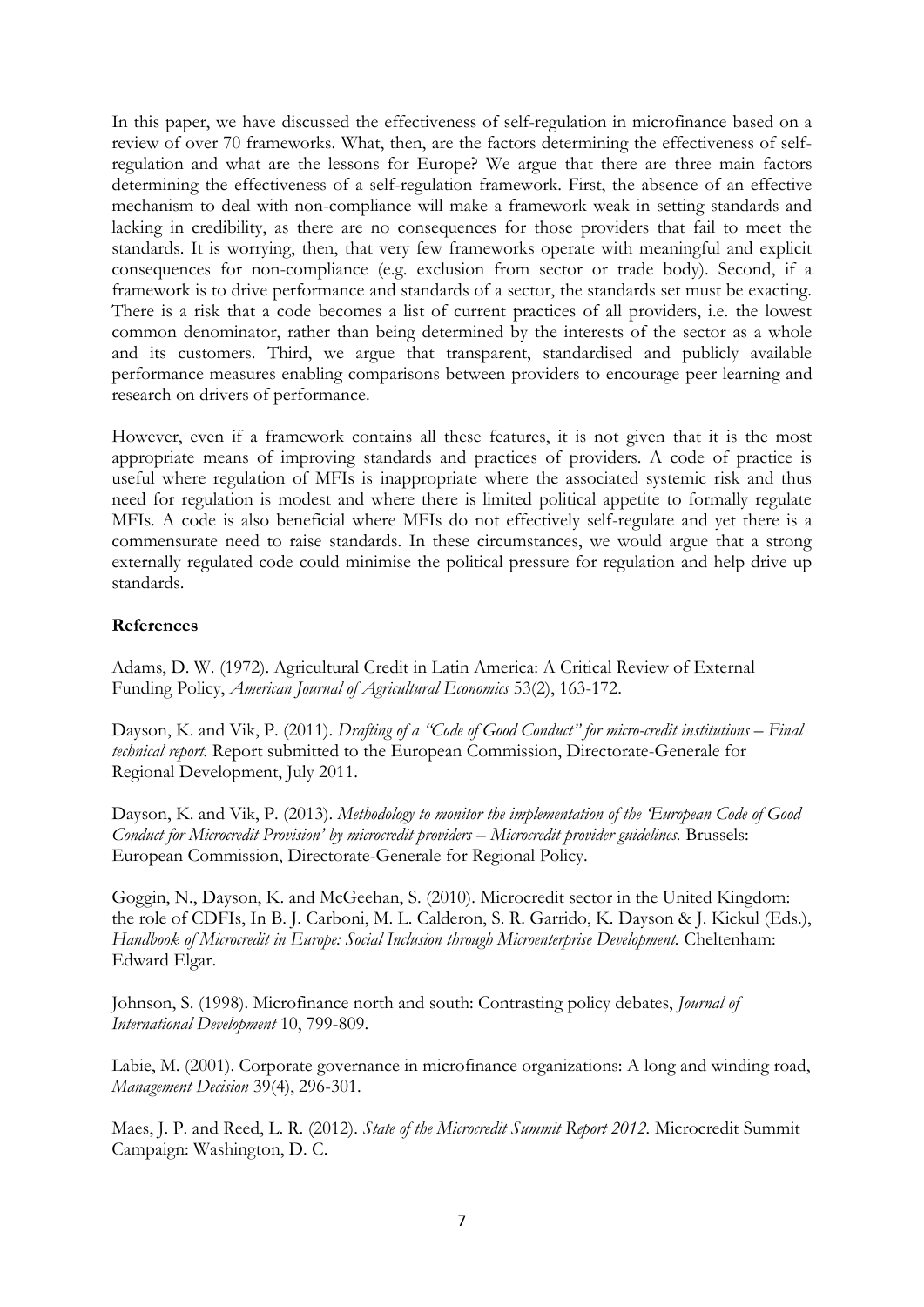Von Pischke, J. D. and Adams, D. W. (1980). Fungibility and the Design and Evaluation of Agricultural Credit Projects, *American Journal of Agricultural Economics* 62(4), 719-726.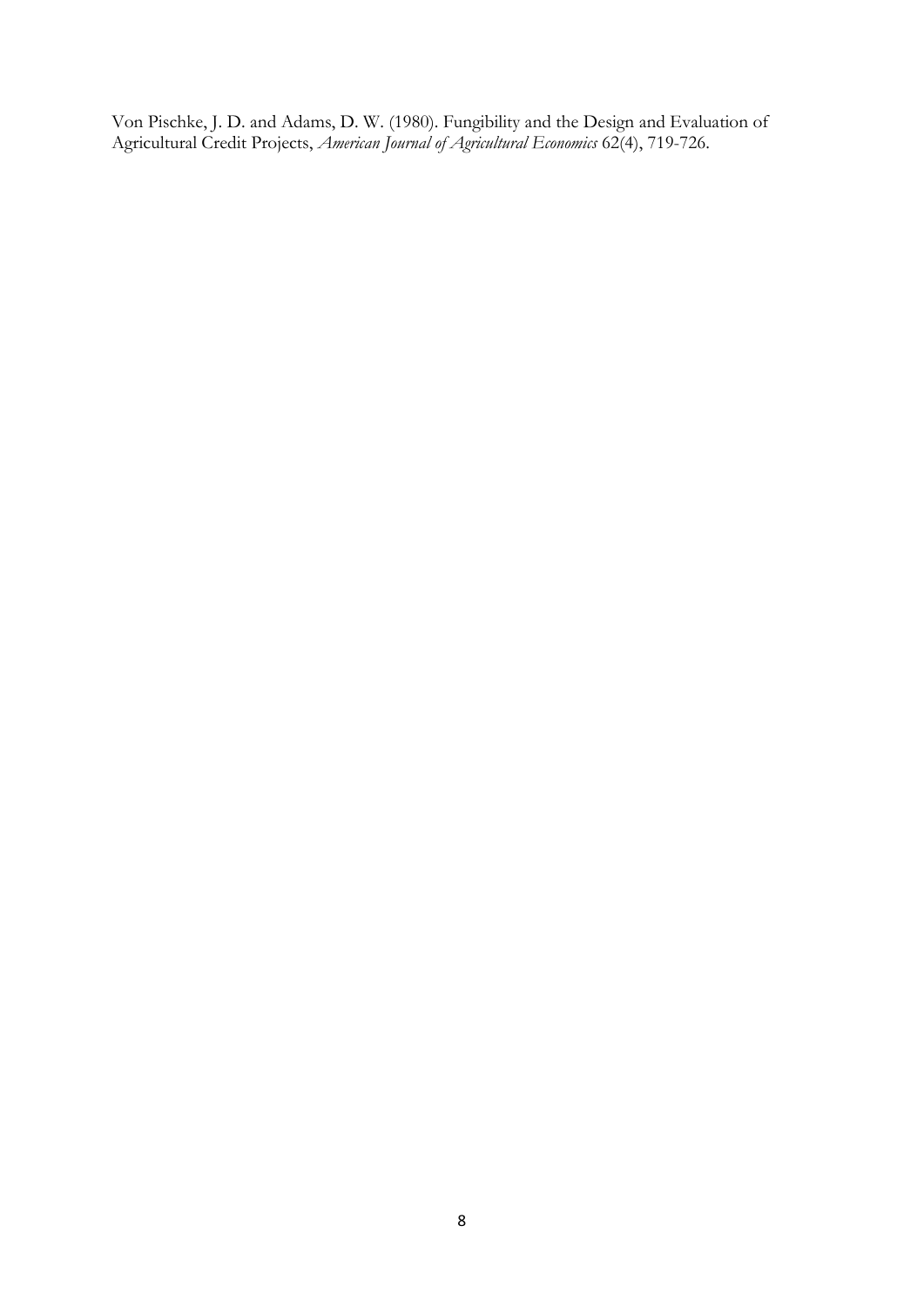| Framework                                                         | Indicators / domains                                                                                                                                                                                                                                                        | Taon T. Guidennes, Taungs and couls of practice for the 1s<br>Peer group<br>differentiation                                               | External<br>validation                                                   | Rating                                                                          | Non-compliance                                                                                                                                                                                                                                                                                                                     |
|-------------------------------------------------------------------|-----------------------------------------------------------------------------------------------------------------------------------------------------------------------------------------------------------------------------------------------------------------------------|-------------------------------------------------------------------------------------------------------------------------------------------|--------------------------------------------------------------------------|---------------------------------------------------------------------------------|------------------------------------------------------------------------------------------------------------------------------------------------------------------------------------------------------------------------------------------------------------------------------------------------------------------------------------|
| EC                                                                |                                                                                                                                                                                                                                                                             |                                                                                                                                           |                                                                          |                                                                                 |                                                                                                                                                                                                                                                                                                                                    |
| The European Code of<br>Good Conduct for<br>Microcredit Provision | Voluntary code of practice for EU<br>microcredit providers covering customer<br>and investor relations, governance, risk<br>management, reporting standards and MIS                                                                                                         | Yes; Some clauses only<br>applicable for large<br>providers <sup>1</sup>                                                                  | Yes. External<br>verification by<br>independent<br>consultants           | $\rm No$                                                                        | Providers must comply with<br>80% of clauses & all<br>priority clauses to<br>successfully sign up                                                                                                                                                                                                                                  |
| <b>EMN</b>                                                        |                                                                                                                                                                                                                                                                             |                                                                                                                                           |                                                                          |                                                                                 |                                                                                                                                                                                                                                                                                                                                    |
| <b>EMN Survey EU</b><br>Microcredit Sector                        | Bi-annual survey of EU MFIs covering<br>clients (socioeconomic & demographic<br>characteristics), products (loan terms &<br>interest rates, training, technical<br>assistance), operational performance<br>(financial ratios), funding & future<br>(growth, sustainability) | Yes. Results presented by<br>country                                                                                                      | $\rm No$                                                                 | $\rm No$                                                                        | NA                                                                                                                                                                                                                                                                                                                                 |
| <b>EMN</b> Code of Conduct                                        | Code of conduct to which all EMN<br>members "are expected to subscribe"<br>covering namely consumer protection                                                                                                                                                              | No                                                                                                                                        | $\rm No$                                                                 | No                                                                              | No specific action on non-<br>compliance though<br>members "are expected to<br>subscribe" to it                                                                                                                                                                                                                                    |
| <b>MFC</b>                                                        |                                                                                                                                                                                                                                                                             |                                                                                                                                           |                                                                          |                                                                                 |                                                                                                                                                                                                                                                                                                                                    |
| Strategic Management<br>Toolkit                                   | Toolkit covering social performance,<br>finance, operations management, customer<br>management & human resources                                                                                                                                                            | $\rm No$                                                                                                                                  | No but workshops<br>held as part of<br>process externally<br>facilitated | Produces a set of measures<br>of how well MFI performs<br>vis-à-vis its targets | NA                                                                                                                                                                                                                                                                                                                                 |
| <b>CDFA</b>                                                       |                                                                                                                                                                                                                                                                             |                                                                                                                                           |                                                                          |                                                                                 |                                                                                                                                                                                                                                                                                                                                    |
| Code of Practice                                                  | A Code of Practice all CDFA members<br>sign up to covering governance (board<br>composition & operation), strategic<br>planning (business planning, accounts,<br>performance indicators), consumer rights<br>& protection (advertising, marketing)                          | No explicit differentiation<br>thought acknowledged full<br>compliance not possible for<br>all CDFIs due to different<br>legal structures | $\rm No$                                                                 | $\rm No$                                                                        | Members "unwilling to<br>work towards full<br>compliance" will be<br>considered for removal as<br>member by the board of<br>CDFA. Members submit<br>annual statements of<br>compliance & explanation<br>filed as part of annual<br>members survey returns &<br>report reasons for non-<br>compliance & timeframe<br>for compliance |

**Table 1: Guidelines, ratings and codes of practice for MFIs**

 $\overline{a}$ 

<sup>&</sup>lt;sup>1</sup> Large institutions are defined as providers with more than 7,000 active borrowers and more than 70 employees.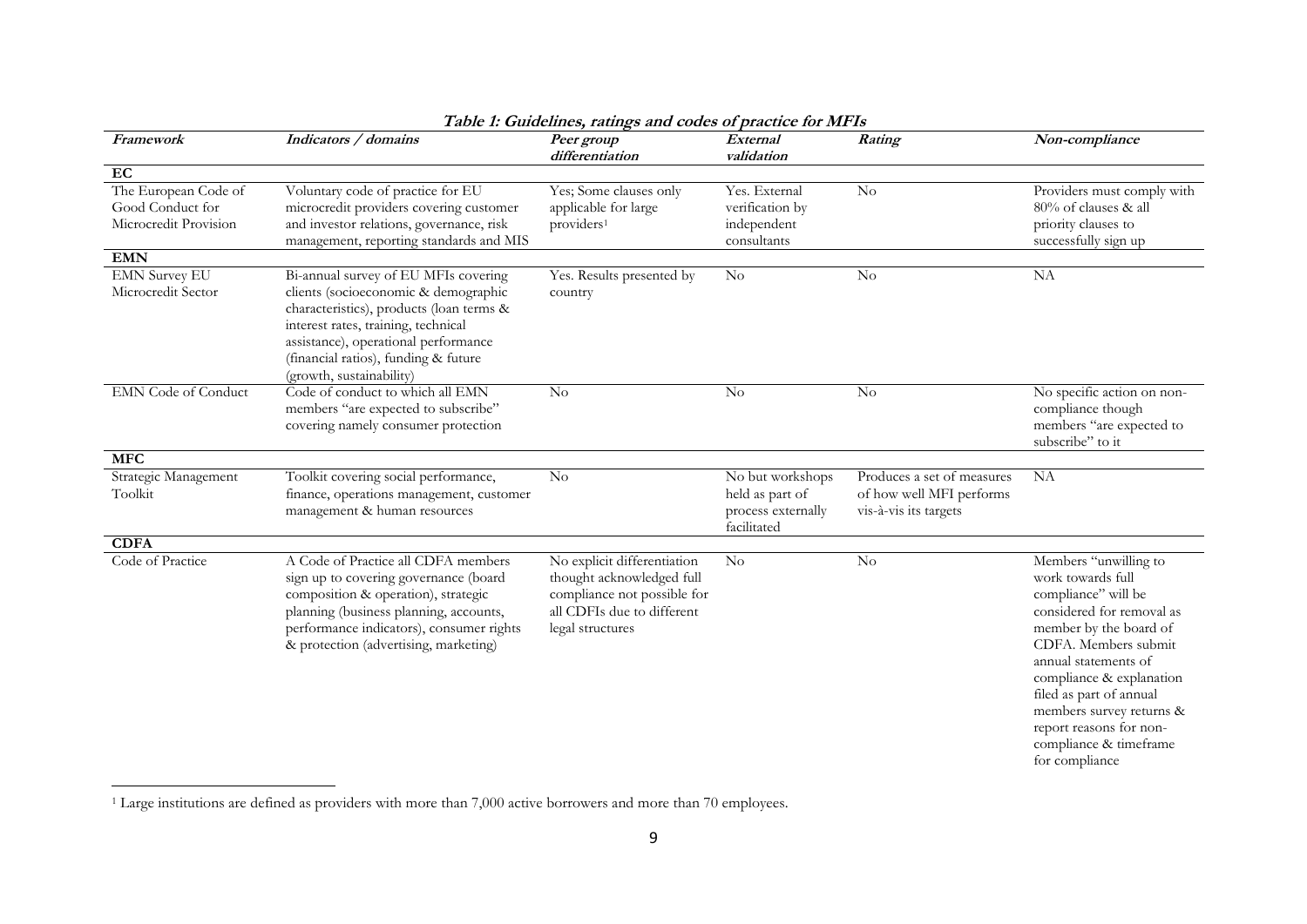| Framework                                                                                                | Indicators / domains                                                                                                                                                                                                                                                                            | Peer group<br>differentiation                                                                                                                                                                                                    | External<br>validation                                                                                         | Rating                                                                                                                   | Non-compliance |
|----------------------------------------------------------------------------------------------------------|-------------------------------------------------------------------------------------------------------------------------------------------------------------------------------------------------------------------------------------------------------------------------------------------------|----------------------------------------------------------------------------------------------------------------------------------------------------------------------------------------------------------------------------------|----------------------------------------------------------------------------------------------------------------|--------------------------------------------------------------------------------------------------------------------------|----------------|
| Change Matters                                                                                           | Annual performance framework covering<br>finance (financial ratios, portfolio quality),<br>social impact (mission, outputs, outcomes)<br>& business (HR, strategic planning, risk<br>management)                                                                                                | Yes. Some differentiation<br>by client (personal, social<br>enterprise etc)                                                                                                                                                      | No                                                                                                             | No                                                                                                                       | NA             |
| <b>Planet Rating</b>                                                                                     |                                                                                                                                                                                                                                                                                                 |                                                                                                                                                                                                                                  |                                                                                                                |                                                                                                                          |                |
| <b>GIRAFE</b>                                                                                            | Rating system for MFIs covering<br>governance (planning, management, HR),<br>information, risk (internal audit, internal<br>control), activities (credit risk, financial<br>services management), financing (funding<br>strategy, liquidity risk) & efficiency<br>(operational efficiency, ROA) | No                                                                                                                                                                                                                               | Yes. Independent<br>analysts conduct<br>field trips &<br>interviews                                            | Yes. Produces 4 ratings:<br>institutional $(A++$ to E),<br>credit risk, social<br>performance & social<br>responsibility | NA             |
| <b>CGAP</b>                                                                                              |                                                                                                                                                                                                                                                                                                 |                                                                                                                                                                                                                                  |                                                                                                                |                                                                                                                          |                |
| MF Consensus Guidelines<br>- Definitions of Selected<br>Financial Terms, Ratios, &<br>Adjustments for MF | Set of definitions agreed by experts from<br>major international development agencies<br>& MFI rating agencies. Covers financial<br>terms, financial ratios & analytical<br>adjustments                                                                                                         | NA                                                                                                                                                                                                                               | NA                                                                                                             | <b>NA</b>                                                                                                                | NA             |
| MF Consensus Guidelines<br>- Disclosure Guidelines<br>for Financial Reporting by<br><b>MFIs</b>          | Guidelines specifying information that<br>should be included in MFI financial<br>reporting                                                                                                                                                                                                      | No, but notes may not be<br>appropriate for MFIs<br>younger than 2 yrs & below<br>US\$200,000 in total assets;<br>small community-based<br>MFIs; prudentially licensed<br>MFIs; unsubsidised MFIs;<br>non-credit-orientated MFIs | No, but suggests<br>that compliance<br>with disclosure<br>guidelines could be<br>included in external<br>audit | No, but suggests fully<br>comply, substantially<br>comply & do not comply                                                | NA             |
| Good Practice Guidelines<br>for Funders of MF - MF<br>Consensus Guidelines                               | Guidelines based on 2004 key principles of<br>MF                                                                                                                                                                                                                                                | $\rm No$                                                                                                                                                                                                                         | NA                                                                                                             | <b>NA</b>                                                                                                                | NA             |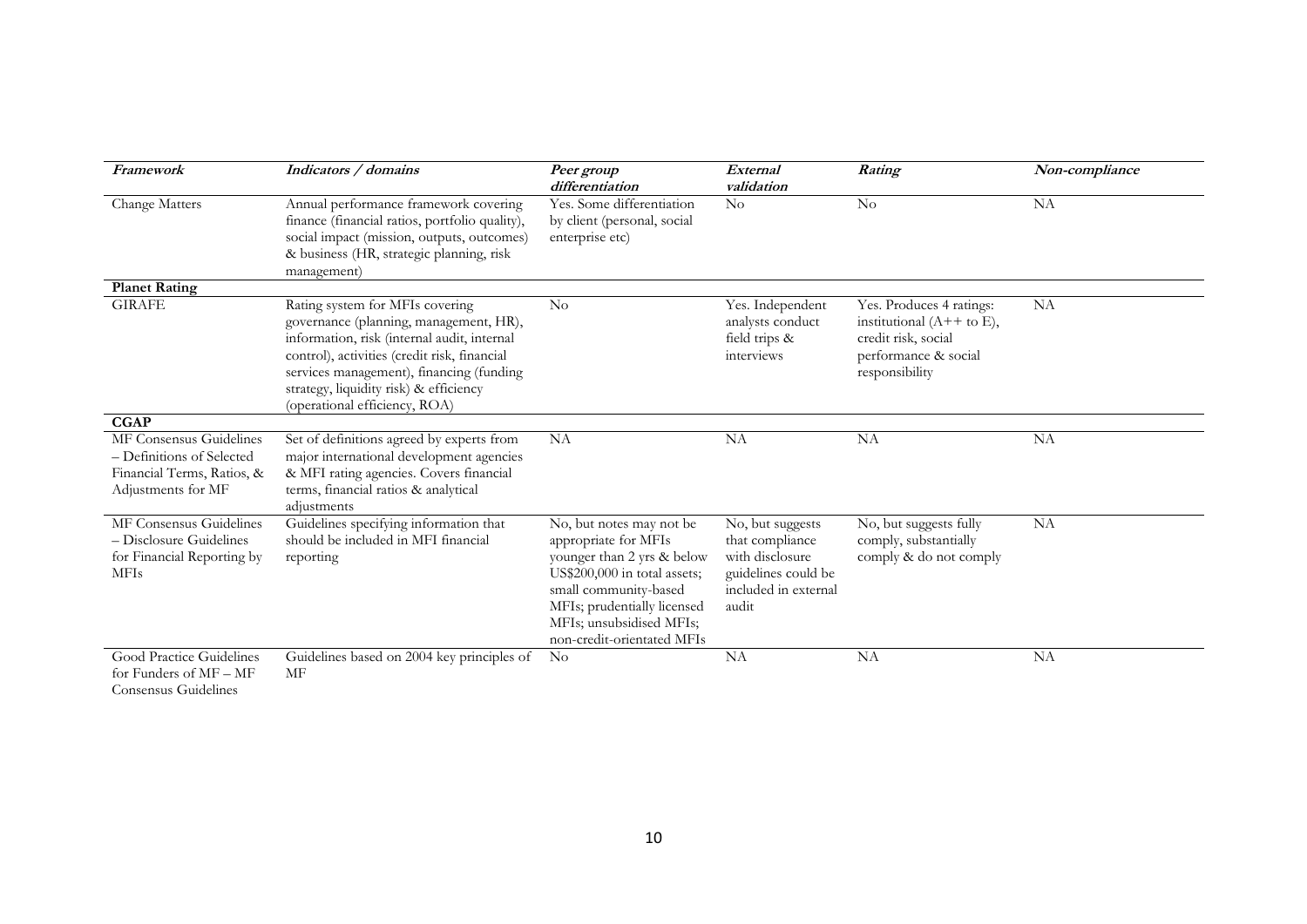| Framework                                                     | Indicators / domains                                                                                                                                                                                                                                                                                                                                                                    | Peer group<br>differentiation                                                                                                                                   | External<br>validation                                                                                                                        | Rating                                                                                                                      | Non-compliance |
|---------------------------------------------------------------|-----------------------------------------------------------------------------------------------------------------------------------------------------------------------------------------------------------------------------------------------------------------------------------------------------------------------------------------------------------------------------------------|-----------------------------------------------------------------------------------------------------------------------------------------------------------------|-----------------------------------------------------------------------------------------------------------------------------------------------|-----------------------------------------------------------------------------------------------------------------------------|----------------|
| <b>CERISE</b>                                                 |                                                                                                                                                                                                                                                                                                                                                                                         |                                                                                                                                                                 |                                                                                                                                               |                                                                                                                             |                |
| SPI Indicators tool<br>(integrated into MIX since<br>$2009$ ) | Social performance rating covering<br>targeting (geographic, individual, pro-poor<br>product design), adaptation of services<br>(range, quality, innovation), benefits for<br>client (economic, participation,<br>empowerment) & social responsibility<br>(towards staff, clients, community &<br>environment)                                                                          | Yes MFIs are organised<br>into peer-groups to ensure<br>useful & valid comparisons,<br>including age, size, legal<br>structure, region & lending<br>methodology | $\rm No$                                                                                                                                      | Yes                                                                                                                         | $\rm No$       |
| <b>ACCION</b>                                                 |                                                                                                                                                                                                                                                                                                                                                                                         |                                                                                                                                                                 |                                                                                                                                               |                                                                                                                             |                |
| <b>ACCION CAMEL</b>                                           | MFI rating based on CAMEL (Capital<br>Adequacy, Asset Quality, Management,<br>Earnings & Liquidity Management)<br>methodology developed by North<br>American bank regulators. Rates MFIs on<br>21 indicators in same 5 areas                                                                                                                                                            | N <sub>o</sub>                                                                                                                                                  | No mainly internal<br>evaluation tool                                                                                                         | Yes, scores from 0-5<br>corresponding to AAA,<br>AA, A, B, BB, BBB, C & D                                                   |                |
| <b>MIX</b>                                                    |                                                                                                                                                                                                                                                                                                                                                                                         |                                                                                                                                                                 |                                                                                                                                               |                                                                                                                             |                |
| Micro Banking Bulletin                                        | Annual benchmarking of MFIs covering<br>institutional characteristics, outreach,<br>financial performance (financial ratios,<br>analytical adjustments), expenses,<br>efficiency, productivity, risk & liquidity                                                                                                                                                                        | MFIs are organised into<br>peer-groups ensuring useful<br>& valid comparisons,<br>including age, size, legal<br>structure, region & lending<br>methodology      | Not directly though<br>quality & reliability<br>of data graded<br>according to<br>amount<br>supplementary &<br>independently<br>verified info | N <sub>o</sub>                                                                                                              | <b>NA</b>      |
| <b>WOCCU</b>                                                  |                                                                                                                                                                                                                                                                                                                                                                                         |                                                                                                                                                                 |                                                                                                                                               |                                                                                                                             |                |
| PEARLS                                                        | Rating for credit unions: Protection<br>(adequacy loan loss provisions), Effective<br>financial structure (assets, liabilities,<br>capital), Asset quality (non-earning assets),<br>Rates of return & costs (investment yields,<br>financial costs, operating expenses), &<br>Liquidity & Signs of growth (assets, loans,<br>savings, external credit, shares, capital &<br>membership) | $\rm No$                                                                                                                                                        | No, mainly seen as<br>management tool                                                                                                         | No, but produces a set of<br>comparable ratios. Also<br>details how well credit<br>unions should ideally score<br>on ratios | NA             |